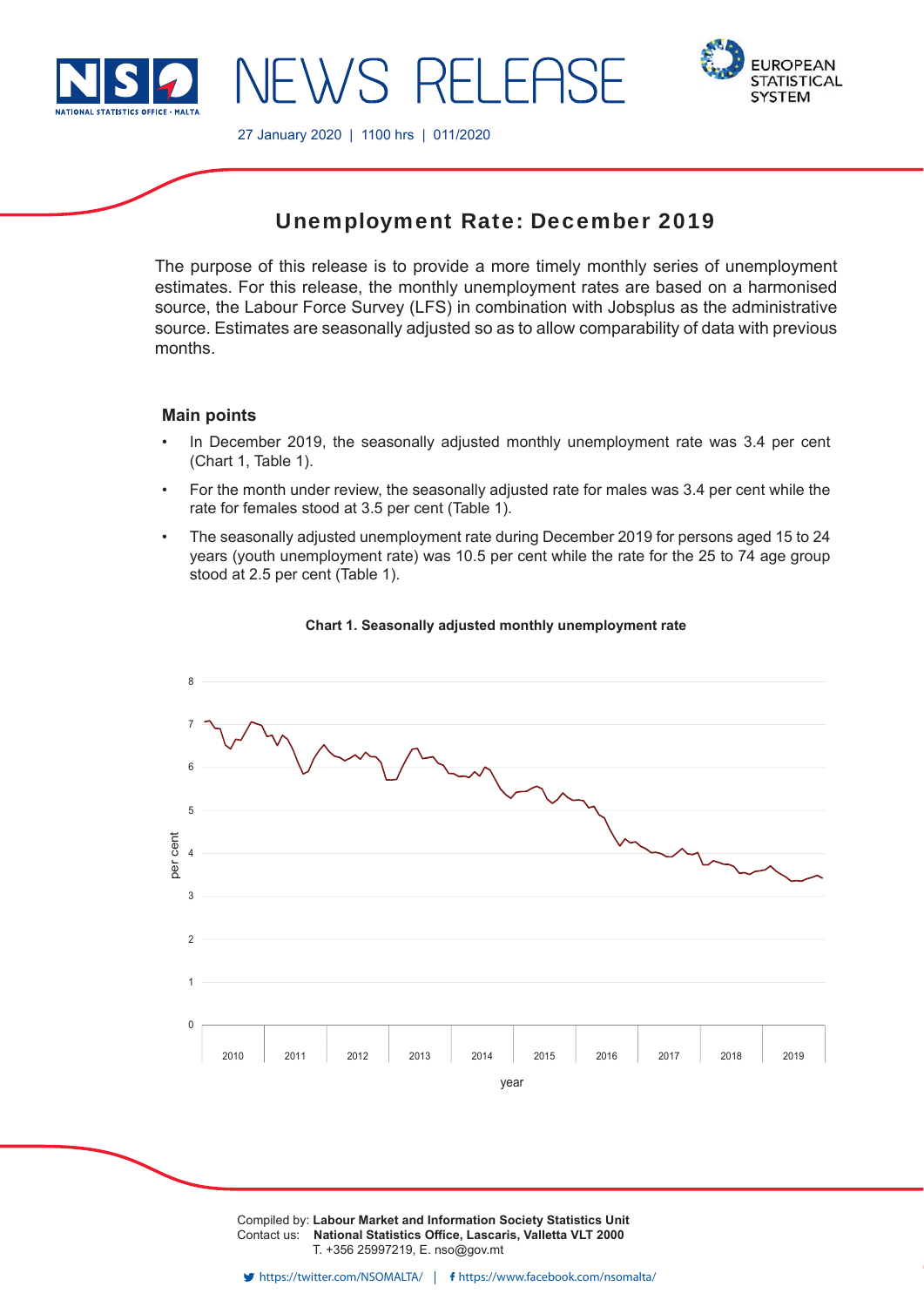# Components leading to the monthly unemployment rate

The seasonally adjusted unemployment rate for December 2019 stood at 3.4 per cent, down by 0.1 per cent from the previous month and down from 3.6 per cent when compared to December 2018 (Table 1).

During December 2019, the seasonally adjusted number of unemployed persons was 9,108 with the unemployed males and the 25 to 74 age group being the major contributors to the overall level of unemployment (Table 2).

In December 2019, the seasonally adjusted unemployment rate for males was 3.4 per cent, up by 0.1 per cent when compared with the previous month. The rate for females stood at 3.5 per cent, dropping by 0.2 per cent when compared to November 2019 (Table 1).

The seasonally adjusted unemployment rate for persons aged 15 to 24 years (youth unemployment rate) was 10.5 per cent, while the rate for the 25 to 74 age group stood at 2.5 per cent (Table 1, Chart 2).

The seasonally adjusted number of unemployed youths amounted to 3,276, whereas the figure for those aged between 25 and 74 was 5,832 (Table 2).

| <b>Month</b> | Age group |       | <b>Sex</b>   |                | <b>Total</b> |  |  |
|--------------|-----------|-------|--------------|----------------|--------------|--|--|
|              | $15 - 24$ | 25-74 | <b>Males</b> | <b>Females</b> |              |  |  |
|              |           |       | $\%$         |                |              |  |  |
|              | 2018      |       |              |                |              |  |  |
| December     | 9.7       | 2.8   | 3.6          | 3.6            | 3.6          |  |  |
|              |           |       | 2019         |                |              |  |  |
| January      | 10.2      | 2.7   | 3.5          | 3.7            | 3.6          |  |  |
| February     | 10.9      | 2.8   | 3.5          | 4.0            | 3.7          |  |  |
| March        | 10.2      | 2.7   | 3.4          | 3.8            | 3.6          |  |  |
| April        | 9.1       | 2.8   | 3.5          | 3.6            | 3.5          |  |  |
| May          | 9.1       | 2.7   | 3.4          | 3.5            | 3.4          |  |  |
| June         | 8.6       | 2.7   | 3.2          | 3.5            | 3.4          |  |  |
| July         | 8.9       | 2.6   | 3.2          | 3.6            | 3.4          |  |  |
| August       | 8.9       | 2.6   | 3.1          | 3.7            | 3.4          |  |  |
| September    | $9.5\,$   | 2.5   | 3.2          | 3.8            | 3.4          |  |  |
| October      | 10.0      | 2.5   | 3.3          | 3.7            | 3.4          |  |  |
| November     | 10.9      | 2.5   | 3.3          | 3.7            | 3.5          |  |  |
| December     | 10.5      | 2.5   | 3.4          | 3.5            | 3.4          |  |  |

# Table 1. Seasonally adjusted monthly unemployment rate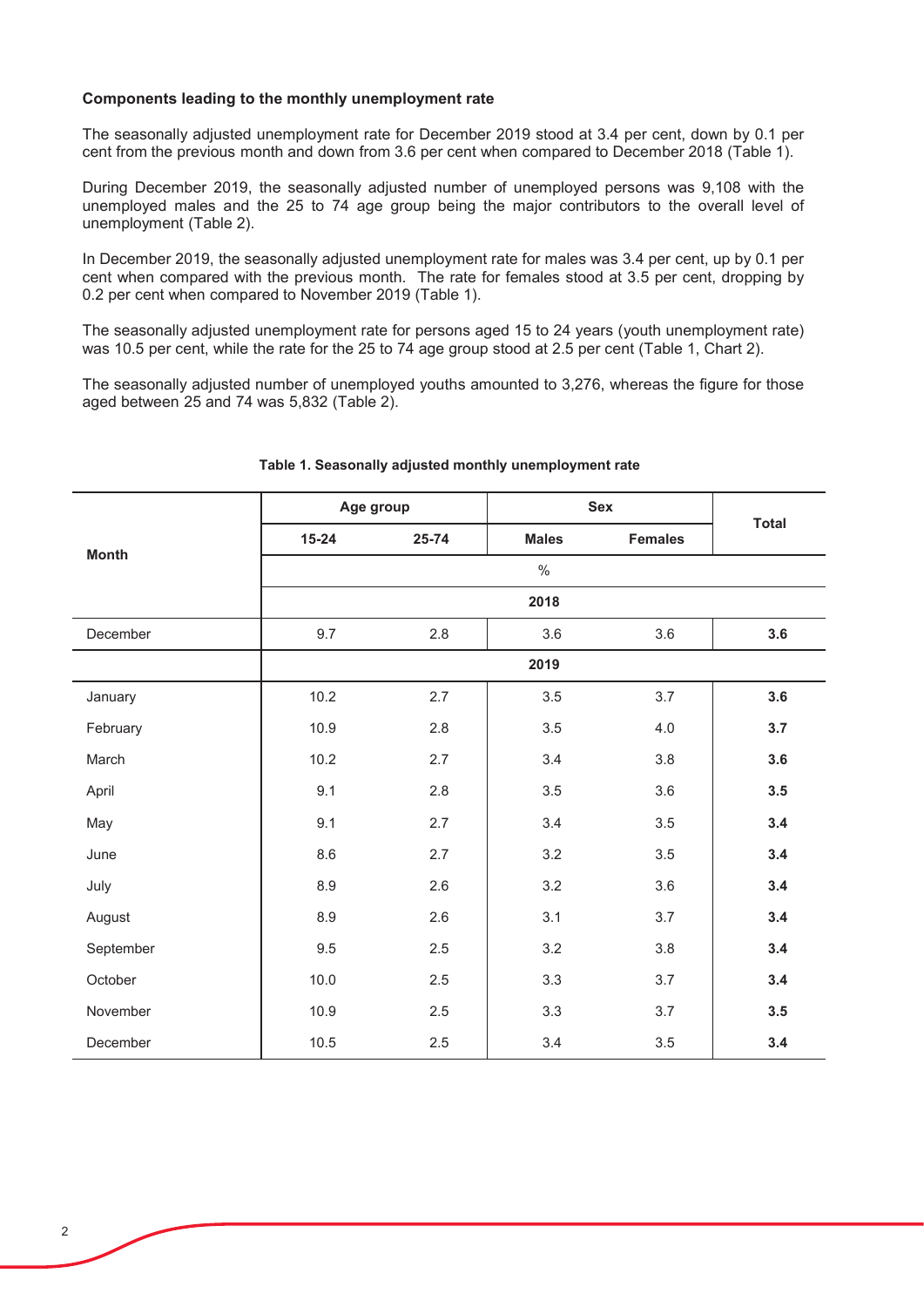

| <b>Month</b> |           | Age group |              | <b>Sex</b>     |              |  |  |  |
|--------------|-----------|-----------|--------------|----------------|--------------|--|--|--|
|              | $15 - 24$ | 25-74     | <b>Males</b> | <b>Females</b> | <b>Total</b> |  |  |  |
|              |           |           | 2018         |                |              |  |  |  |
| December     | 2,896     | 6,261     | 5,428        | 3,729          | 9,157        |  |  |  |
|              |           | 2019      |              |                |              |  |  |  |
| January      | 3,058     | 6,195     | 5,376        | 3,877          | 9,253        |  |  |  |
| February     | 3,295     | 6,264     | 5,386        | 4,174          | 9,559        |  |  |  |
| March        | 3,017     | 6,267     | 5,217        | 4,066          | 9,284        |  |  |  |
| April        | 2,645     | 6,499     | 5,286        | 3,858          | 9,144        |  |  |  |
| May          | 2,679     | 6,309     | 5,189        | 3,799          | 8,987        |  |  |  |
| June         | 2,541     | 6,191     | 4,935        | 3,798          | 8,733        |  |  |  |
| July         | 2,732     | 6,045     | 4,969        | 3,808          | 8,777        |  |  |  |
| August       | 2,806     | 5,935     | 4,767        | 3,974          | 8,741        |  |  |  |
| September    | 3,078     | 5,845     | 4,886        | 4,037          | 8,924        |  |  |  |
| October      | 3,278     | 5,799     | 5,086        | 3,992          | 9,078        |  |  |  |
| November     | 3,502     | 5,748     | 5,206        | 4,045          | 9,250        |  |  |  |
| December     | 3,276     | 5,832     | 5,210        | 3,898          | 9,108        |  |  |  |

# Table 2. Seasonally adjusted monthly unemployment levels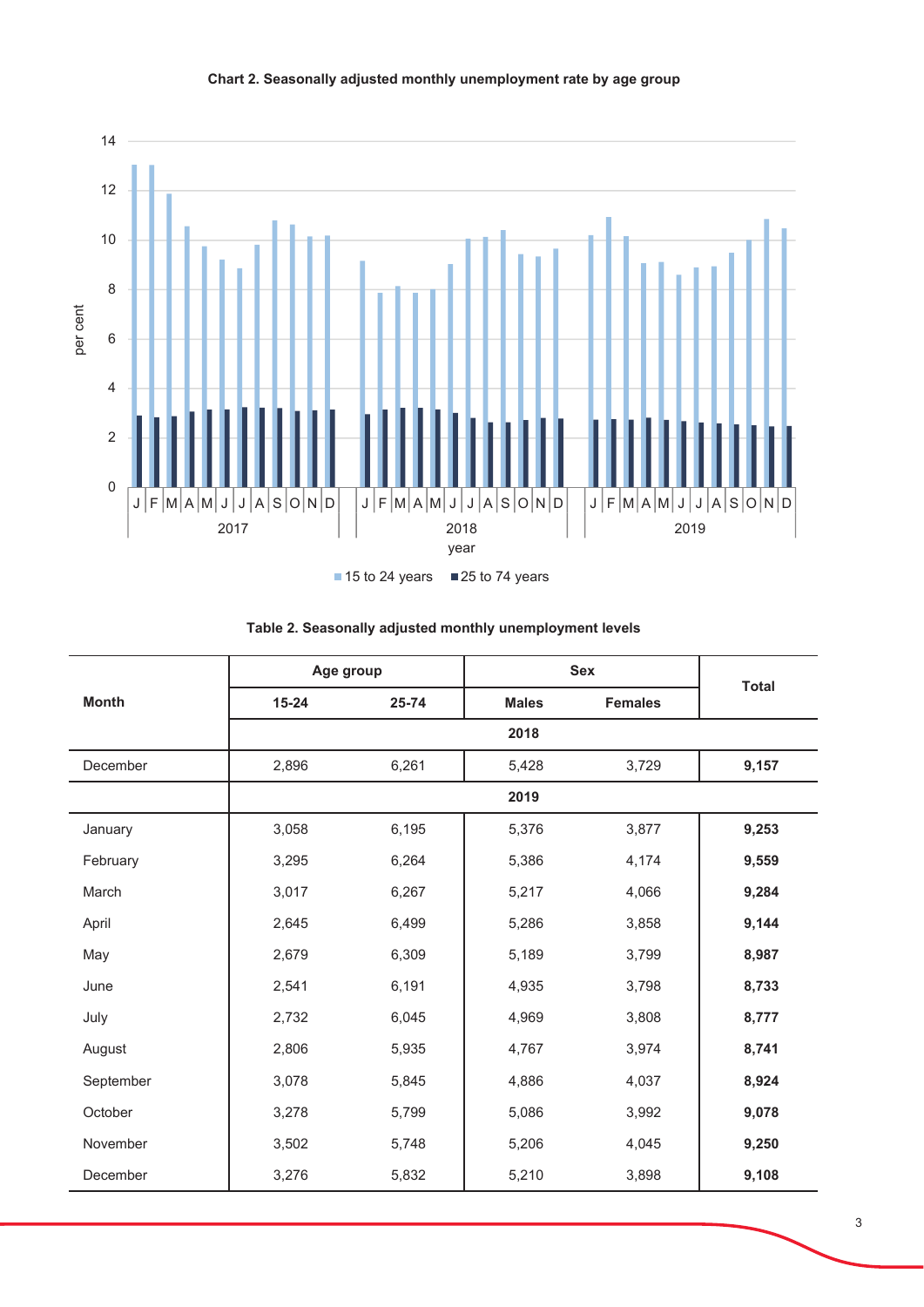#### **Methodological Notes**

- 1. The purpose of this release is to provide a detailed series of monthly unemployment estimates using harmonised definitions applied in the Labour Force Survey (LFS). The release contains both monthly unemployment rates and monthly unemployment levels.
- 2. The monthly unemployment rates are based on the definition recommended by the International Labour Organisation (ILO). The measurement is based on a harmonised source, the LFS, which is designed to satisfy the concepts and definitions as outlined by Eurostat, the EU's Statistical Agency.
- 3. The monthly unemployment rates are computed on the basis of a benchmarking model which combines monthly Jobsplus administrative data on employment and unemployment with quarterly LFS data. This computation produces the non-seasonally adjusted (NSA) estimates, which are then seasonally adjusted (SA). The results in this release are all seasonally adjusted, however, non-seasonally adjusted data are included in the Excel version of this release. The monthly figures produced differ from the quarterly LFS published data due to differences in the method of calculation.

### 4. Definitions:

- Labour force: The sum of persons aged 15 to 74 years who are either employed or unemployed.  $\bullet$
- Unemployed persons: The sum of persons aged 15 to 74 years who, during the LFS reference week, satisfied  $\bullet$ the following criteria:
	- without work
	- actively seeking work during the previous four weeks: example of active job search include contacting Jobsplus, applying directly with an employer, contacting a private employment agency, inserting or answering to an advert in a newspaper.
	- currently available for work: available to start working within two weeks of the reference week.
- Unemployment rate: Unemployed persons (15 to 74 years) as a percentage of the labour force (15 to 74 years).
- 5. Methodology:
	- Calculation of monthly estimates to produce non-seasonally adjusted estimates: The LFS provides benchmark estimates of employment and unemployment for each quarter since 2005. These quarterly benchmark estimates are used to compile monthly data using the Proportional Denton method. For months where the quarterly LFS data is not yet available, data is forecasted in order to compile the monthly estimates. This methodology provides the non-seasonally adjusted estimates.
	- Seasonal adjustment: To correct for typical seasonal patterns, the data series included have been concurrently  $\bullet$ seasonally adjusted. This seasonal adjustment is completed by applying the ARIMA time series models, integrated in the JDemetra+ application. This seasonal adjustment is conducted using the indirect approach, where each individual series is adjusted. The individual series taken into consideration for both employment and unemployment are:
		- Males aged 15 to 24 years
		- Males aged 25 to 74 years
		- Females aged 15 to 24 years
		- Females aged 25 to 74 years
- 6. For further information on the methodology to produce the monthly estimates kindly access the link: https://nso.gov.mt/en/nso/Sources and Methods/Unit C2/Labour Market Statistics/Documents/Monthly%20unemploy ment%20rate%20-%20Methodology.pdf
- 7. The full series starting from January 2010 for both NSA and SA are published in the Excel version of this release.

#### 8 Revisions

Due to the method adopted, the data in this news release is subject to revisions, which are caused by the following:

### Inclusion of the most recent LFS data in the NSA calculation process

The monthly estimates are released at approximately 30 days from the reference month. Later, when the quarterly LFS estimates are produced (at approximately 90 days from the end of the quarter), the non-seasonally adjusted estimates of the three months are recalculated. The non-seasonally adjusted monthly estimates are then revised, when data is published for the first month following the LFS reference quarter.